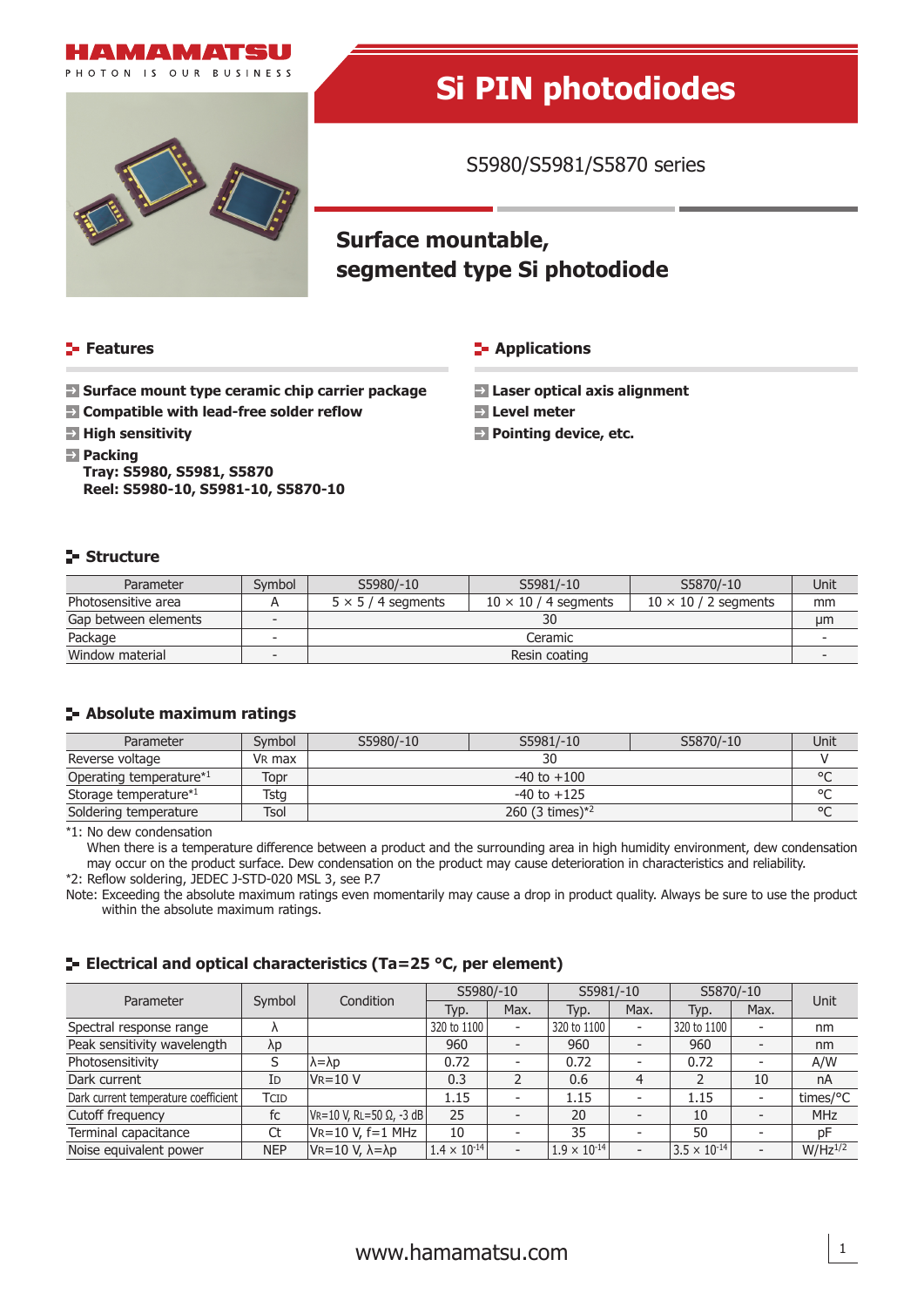#### **Spectral response**



Wavelength (nm) Temperature coefficient (%/°C) 0 300 400 500 600 700 800 900 1000 1100  $+1.0$ +0.5  $+1.5$ -0.5 (Typ. ) Terminal capacitance vs. reverse voltage

2



**P**- Dark current vs. reverse voltage

**Terminal capacitance vs. reverse voltage**



#### **F** Sensitivity temperature characteristics

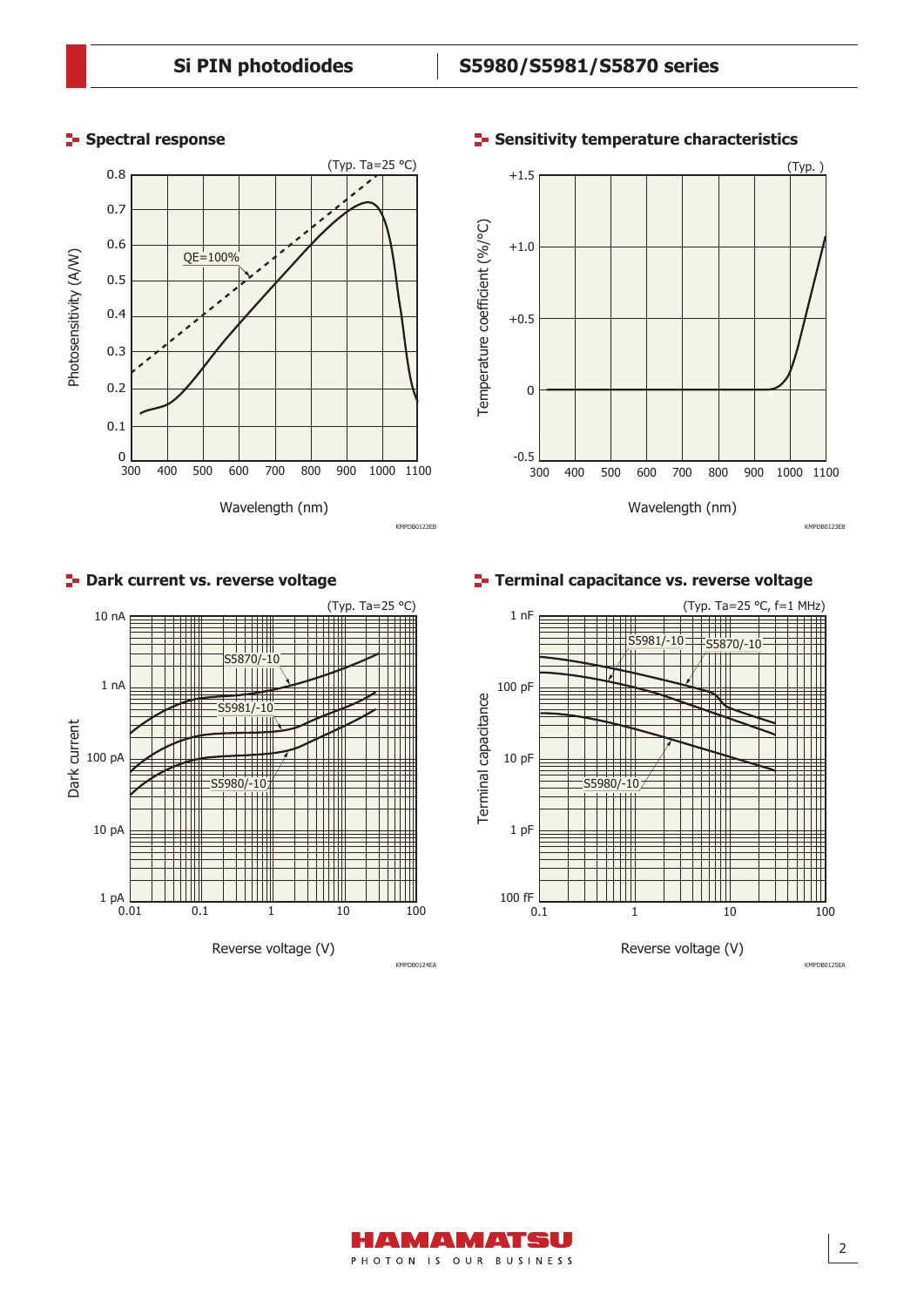

#### **P** Dimensional outlines (unit: mm)

Burrs shall protrude no more than 0.3 mm on any side of package. KMPDA0036EB

S5870/-10  $(4 \times)$  R0.3  $14.5 \pm 0.2$ Photosensitive area 00 10.0  $0.2$ 16.5 ± 0.2  $A \parallel B$  $\overline{+}$ 16.5 0.03 늚 0.15 1.26 ± 0.15  $\overline{+}$ Details of Silicone Photosensitive 0.46 1.26 photosensitive area resin surface 1.8 NC Anode A ă. Ŭ UU. 3.0 **Cathode common**  $\bigcap$  $-$  4  $-$  6 Anode B  $\overline{\circ}$  NC NC  $\frac{8}{11}$ NC  $@Q@$  $^{\circledR}$  $\frac{1}{\pi}$ NC NC  $(10 \times) 1.2$ 2.54 (10) NC

Burrs shall protrude no more than 0.3 mm on any side of package.

KMPDA0113EC



KMPDA0037EB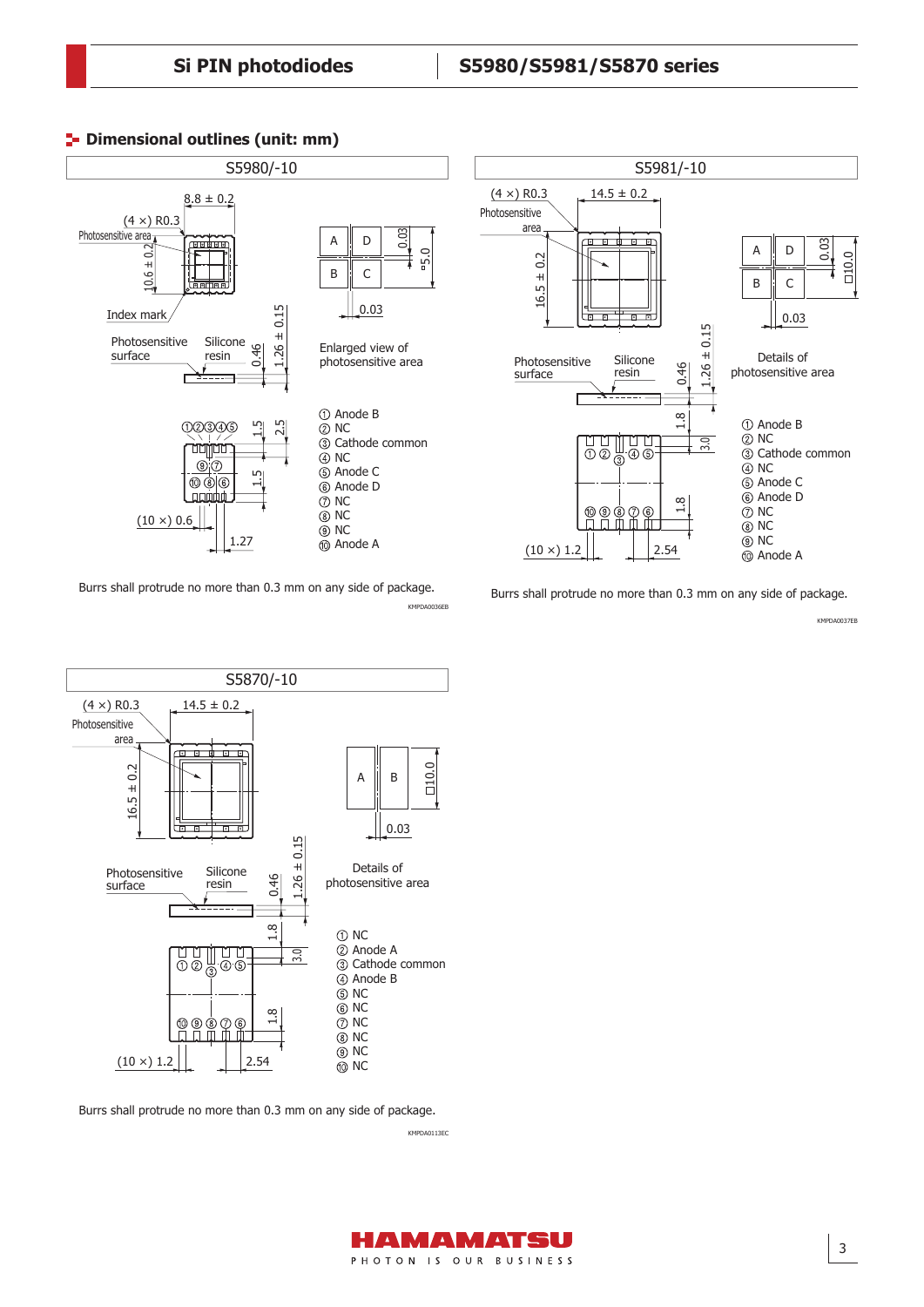#### **Recommended land patterns (unit: mm)**



- 1. Solder all terminals.
- 5. Make land height y at least 1 mm longer than the terminal height, 2. Do not make the land area larger than necessary.
- 3. It is preferable that the land sizes be about equal.
- 4. Make land width x about the same as the terminal width.
- protruding outside the package. 5. Make land height y at least 1 mm longer than the terminal height, protruding outside the package.

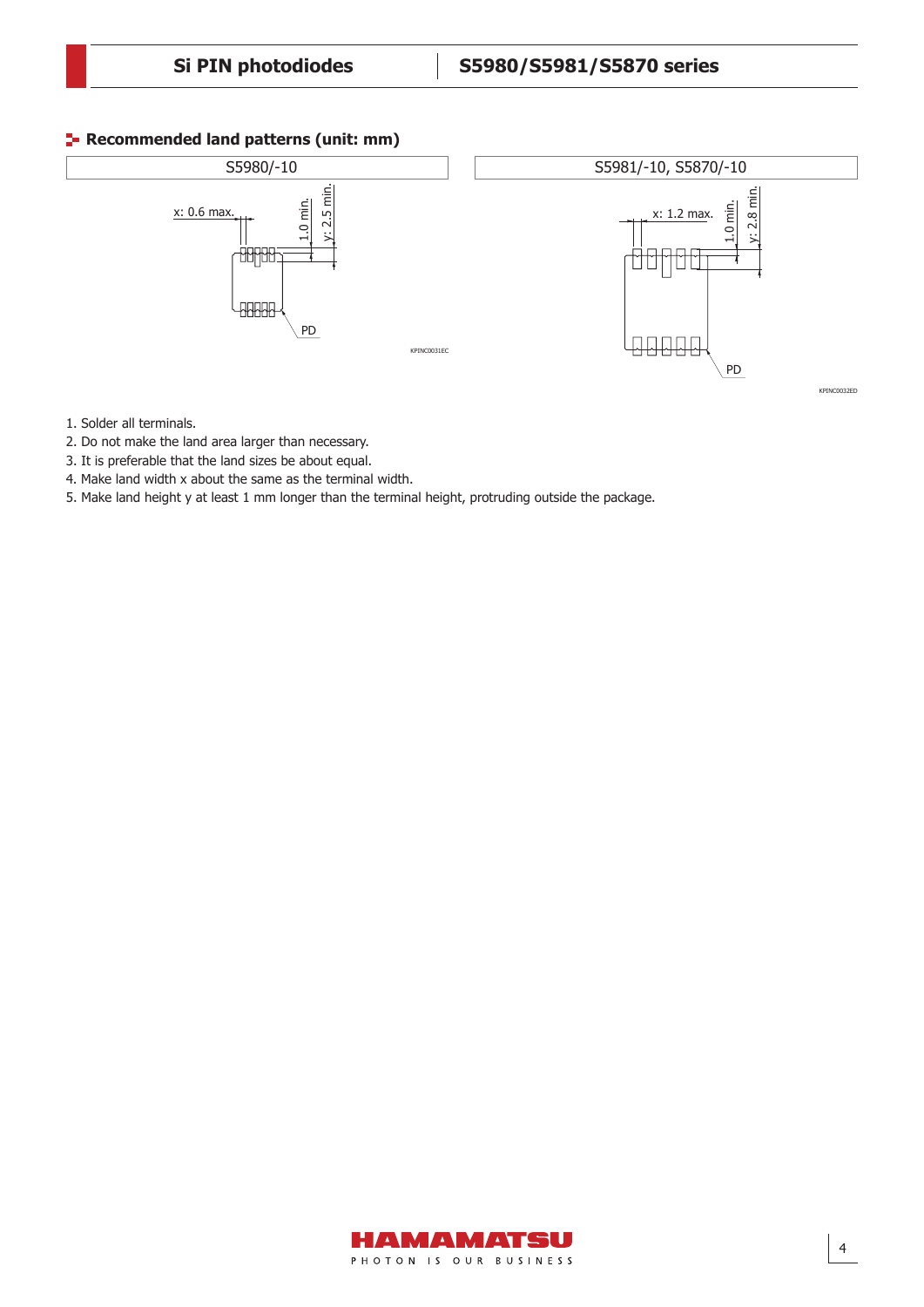#### **Standard packing specifications**

S5980, S5981, S5870

■ Packing quantity S5980: 100 pcs max./tray S5981, S5870: 50 pcs max./tray

■ Packing state

Tray and desiccant in moisture-proof packaging (vacuum-sealed)

#### S5980-10

Reel (conforms to JEITA ET-7200)

| Outer diameter | Hub diameter | width<br>Tape | Material | : characteristics i<br>Electrostatic |
|----------------|--------------|---------------|----------|--------------------------------------|
| ዕ254<br>mm     | ዕ100<br>mm   | mm<br>14.     | DC       | Conductive                           |

Embossed tape (unit: mm, material: PS, conductive)



■ Packing quantity 1000 pcs/reel

■ Packing state

Reel and desiccant in moisture-proof packaging (vacuum-sealed)

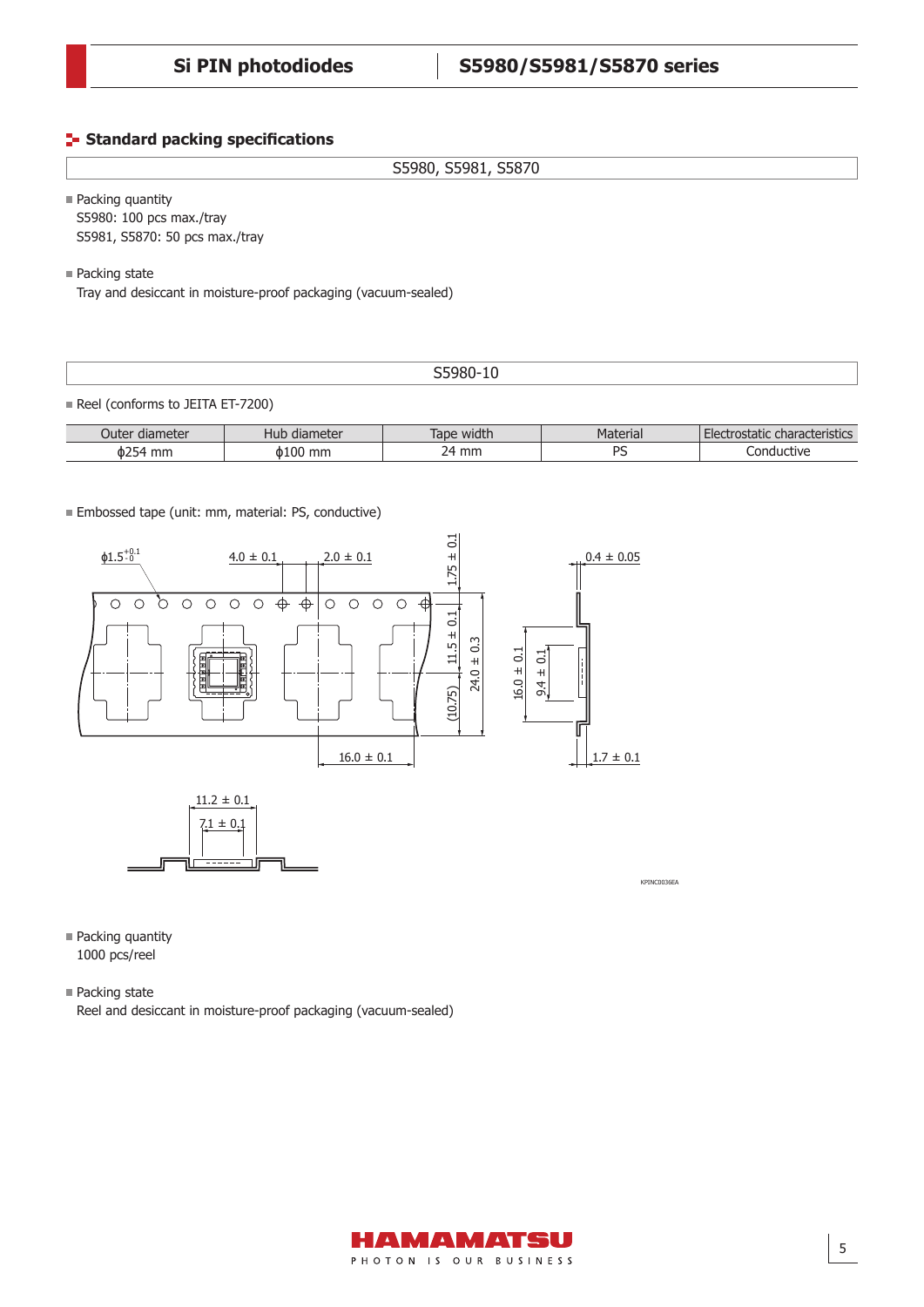S5870-10, S5981-10

Reel (conforms to JEITA ET-7200)

| diameter<br>Juter | , diameter<br>Hub | Tape width | Material | characteristics<br>гест<br>ustatic |
|-------------------|-------------------|------------|----------|------------------------------------|
| mm                | ዕ80               | mm         |          | ıductive                           |
| <b>0336</b>       | mm                | ∽          |          | Lond                               |

Embossed tape (unit: mm, material: PS, conductive)



**Packing quantity** 100 pcs/reel

■ Packing state

Reel and desiccant in moisture-proof packaging (vacuum-sealed)

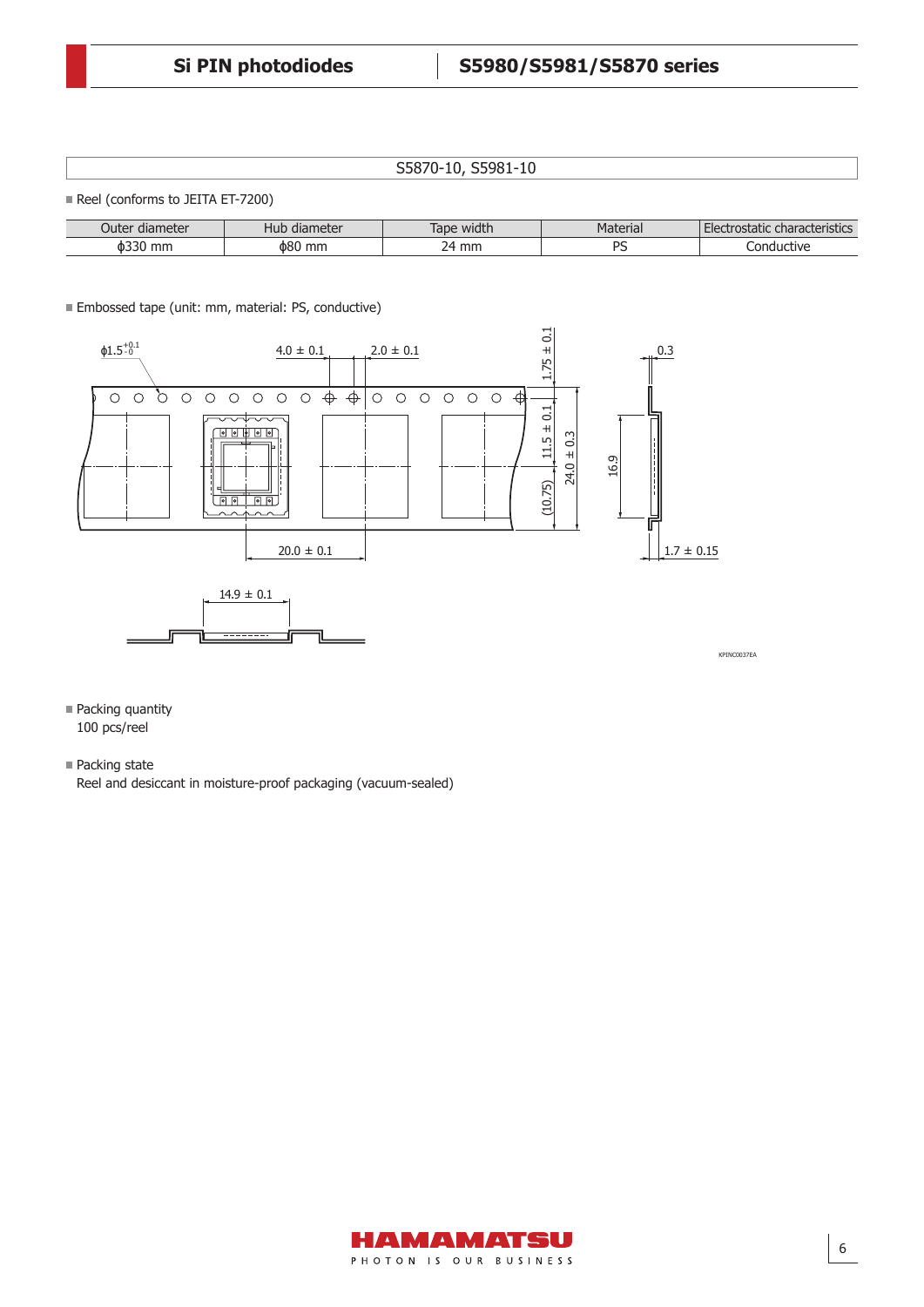

#### **Recommended reflow soldering conditions**

## **Precautions**

‧ This product's light input window uses soft silicone resin. Stain or scratch in the light input window degrades the sensitivity. Avoid contact with the light input window, as applying external force to the resin surface may cause the wire to deform and break.

KMPDB0405EB

- ‧ When soldering, use rosin-based flux to prevent terminal corrosion. Solder at 260 ° C or less within 5 seconds without moisture absorption. Check carefully the conditions of reflow soldering, since they vary depending on the board and reflow oven in use.
- ‧ Silicone resin swells with organic solvents. So do not use anything other than alcohol.
- ‧ Avoid opening the bag until immediately before using the product so as to prevent oxidation or contamination of terminals or moisture absorption of resin filling.

In addition, if 3 months have passed in an unopened state or 168 hours have passed after opening, bake in nitrogen atmosphere for 3 to 5 hours at 150 °C, or for 12 to 15 hours at 120 °C before use.